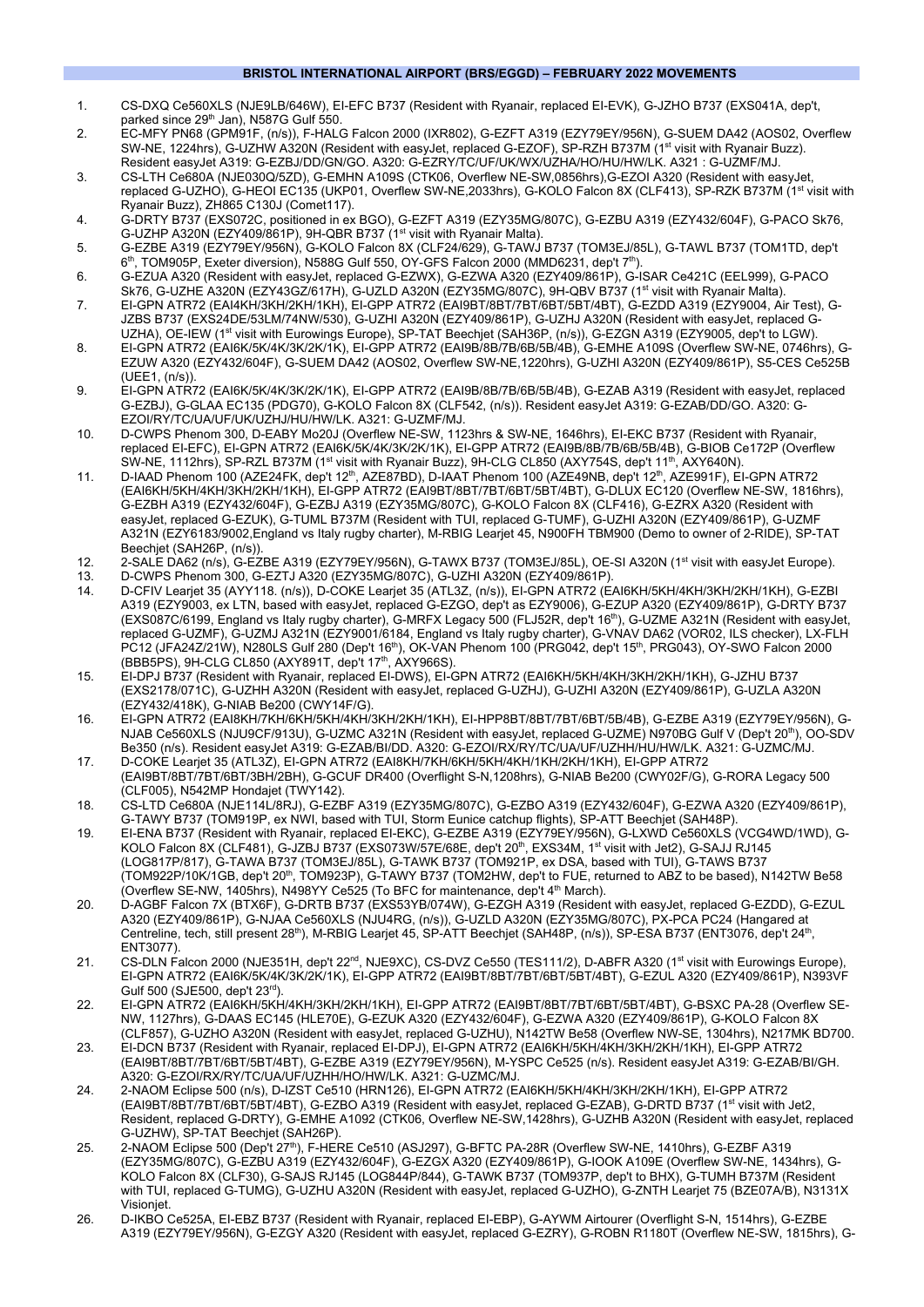SAJS RJ145 (LOG845/845P), G-TUKO B737 (TOM2HW/52V), G-LXWD Ce560XLS (VCG2WD/3WD), G-TUKM B737 (TOM3EJ/85L), OE-FKF Ce525A (FTY9), OE-IVJ A320 (EJU3841/2), OE-LSK A320N (1st visit with easyJet Europe).

- 27. CS-DXG Ce560XLS (NJE426M, dep't 28th, NJE7EA), EI-ENW B737 (Resident with Ryanair, replaced EI-EBZ), G-EZBF A319 (EZY35MG/807C), G-EZBX A319 (EZY409/861P), G-EZOT A320 (EZY409/861P), G-KOLO Falcon 8X (CLF301), SP-ENG B737 (ENT3080, dep't 28th, ENT307C).
- 28. EI-DYE B737 (Resident with Ryanair, replaced EI-EML), G-EZUW A320 (EZY409/861P), N420PD Falcon 900 (n/s), N2016A Falcon 7X (EJM16, dep't 3th Mar), OE-LYU A319 (1st visit with Eurowings Europe).

BFC = Bristol Flying Centre. (n/s) = Night stop Military visitors highlighted in Bold text (not inc. ILS approaches)

## **ILS APPROACHES**

- 1st G-BZNN Be76 (BLD23), G-GWAC EC135 (HLE65E).<br>2<sup>nd</sup> G-GDMW Be76 (BLD23), ZZ402 Wildcat (Marine11).
- $2^{nd}$  G-GDMW Be76 (BLD23), ZZ402 Wildcat (Marine11).<br> $3^{rd}$  G-PCIZ PC12.
- $3<sup>rd</sup>$  G-PCIZ PC12.<br> $5<sup>th</sup>$  G-DAAS FC14
- $5<sup>th</sup>$  G-DAAS EC145.<br> $6<sup>th</sup>$  G-DAAS EC145.
- $6<sup>th</sup>$  G-DAAS EC145.<br> $7<sup>th</sup>$  G-WLTS BH429.
- $7<sup>th</sup>$  G-WLTS BH429 (HLE22Z).<br>10<sup>th</sup> G-HEOI EC135 (UKP01). Z
- 10<sup>th</sup> G-HEOI EC135 (ÙKP01), ZM419 A400M (RRR430), ZZ176 C17A (RRR812).<br>15<sup>th</sup> G-DLAD Ce208.
- 
- 15<sup>th</sup> G-DLAD Ce208.<br>17<sup>th</sup> G-DLAD Ce208. 17<sup>th</sup> G-DLAD Ce208.<br>23<sup>rd</sup> G-WLTS BH429
- $23<sup>rd</sup>$  G-WLTS BH429 (HLE22Z), ZM333 Phenom 100 (CWL32), ZM334 Phenom 100 (CWL46).<br> $25<sup>th</sup>$  G-WLTS BH429 (HLE22Z).
- G-WLTS BH429 (HLE22Z).

### **CHARTER FLIGHTS**

#### None

# **SCHEDULED REGULAR FLIGHTS**

|                                                                             |                                 |                          | $\overline{2}$           | 3                        | $\overline{4}$                  | 5                        | 6                 | $\overline{7}$                  | 8                        | 9                        | 10                       | 11                       | 12                              | 13                        | 14                              | 15                       |
|-----------------------------------------------------------------------------|---------------------------------|--------------------------|--------------------------|--------------------------|---------------------------------|--------------------------|-------------------|---------------------------------|--------------------------|--------------------------|--------------------------|--------------------------|---------------------------------|---------------------------|---------------------------------|--------------------------|
| DLH2WU/3ML<br>DLH3LX/3WY<br>EIN296/297<br>EJU34RC/48TN<br>EJU6025/6026      | D-<br>D-<br>$E$ -<br>OE-<br>OE- | <b>AECH</b>              |                          | DEH                      | <b>DVL</b>                      | <b>AECG</b>              | <b>DEH</b>        | <b>AECD</b><br><b>DEK</b>       | <b>DER</b>               | <b>AECG</b>              | <b>AECB</b><br>GAL       | <b>DVH</b>               |                                 | <b>AECH</b><br><b>DVM</b> | DEI<br>LQE                      | <b>DEH</b><br><b>IVJ</b> |
| EJU67RN/72XR<br>EJU61WE/6167<br>EWG13M/4213<br>KLM1049/1050<br>KLM1051/1052 | OE-<br>OE-<br>OE-<br>PH-<br>PH- |                          |                          |                          | <b>LYX</b><br><b>EXT</b>        | <b>EXT</b>               |                   | <b>IEW</b><br><b>EXR</b>        |                          |                          |                          | <b>LYW</b><br><b>EXB</b> | <b>IJW</b><br>LSI<br><b>EXM</b> |                           | <b>IEW</b>                      |                          |
| <b>KLM48R/91Q</b><br>KLM1057/1046                                           | PH-<br>PH-                      | <b>EXH</b><br>EZA        | EXO<br><b>EXS</b>        | <b>EXA</b><br>EZE        | <b>EXS</b><br><b>EXP</b>        | EZU                      | EZO<br><b>EXL</b> | <b>EXG</b><br><b>EXS</b>        | <b>EXS</b><br><b>EXN</b> | <b>EXH</b><br><b>EXJ</b> | <b>EXJ</b><br><b>EXS</b> | <b>EXK</b><br>EZU        | <b>EXA</b>                      | EXL<br>EXO                | EXE<br>EZS                      | <b>EXW</b><br><b>EXP</b> |
| RYR1HG/17GQ<br>RYR1NH/8682                                                  | EI-<br>EI-                      | EPB                      |                          |                          | <b>RKP</b>                      | <b>GXM</b>               |                   | <b>EFC</b>                      | <b>DWT</b>               |                          |                          | <b>RKR</b>               | <b>EVM</b>                      |                           | <b>EKC</b>                      | $\star$                  |
| RYR2CM/4ER<br>RYR2GP/240C<br>RYR2HX/95XP                                    | EI-<br>EI-<br>EI-               | <b>RSQ</b><br><b>RZI</b> |                          | <b>RKT</b><br><b>RZK</b> | <b>EML</b><br>EKO               | <b>RKU</b><br><b>RKB</b> | <b>RKC</b>        | EML                             | <b>RSK</b><br><b>RZI</b> |                          | <b>RSP</b><br><b>RZL</b> | <b>EKO</b><br><b>EML</b> | <b>RKN</b><br><b>RKC</b>        | <b>RKP</b>                | <b>EML</b>                      | <b>RSP</b><br><b>RSB</b> |
| RYR3FR/87GT<br>RYR3NB/8UB                                                   | EI-<br>EI-                      | <b>EML</b>               |                          | <b>GXL</b>               | EML<br><b>DWS</b>               | EFC                      | EFC               | <b>EFC</b><br><b>DWS</b>        | EFC                      |                          | $\star$                  | EKO<br><b>DWS</b>        | EKC                             | <b>DWS</b>                | <b>EKC</b><br><b>DWS</b>        | EKC                      |
| RYR4BV/8KD<br>RYR4DV/484H<br>RYR4HY/8KT                                     | EI-<br>EI-<br>EI-               | EFC                      | DLI                      |                          | EML<br><b>DCM</b>               | EFC                      | <b>DWS</b><br>EFC | EBG                             | EFC                      | <b>EVE</b>               |                          | EKO<br><b>DHB</b>        | <b>DWS</b>                      | EML<br>EKC                | <b>EVA</b>                      |                          |
| RYR4JT/6XZ<br>RYR4LL/5CA<br>RYR5DF/83NN                                     | EI-<br>EI-<br>EI-               |                          | <b>RKE</b><br><b>RKF</b> |                          |                                 | <b>RKF</b>               | <b>RKH</b>        |                                 |                          | <b>RKH</b><br><b>RKF</b> |                          |                          | <b>RSW</b>                      | <b>RKH</b>                |                                 |                          |
| RYR5QN/49RD<br>RYR6G/669G                                                   | EI-<br>EI-                      |                          |                          |                          | QBR<br><b>EMR</b>               |                          |                   | QBC<br><b>DHC</b>               |                          |                          |                          | QBL<br><b>DPF</b>        |                                 |                           | QBL<br><b>EVJ</b>               |                          |
| RYR6RU/37XB<br>RYR7JZ/93FN<br>RYR9LL/149X                                   | EI-<br>EI-<br>EI-               | EKO                      | <b>RZH</b><br><b>EML</b> | <b>EML</b>               | EFC<br>EKO                      | EKO                      | EFC<br>EKO        | EKO<br>EKO                      | EKO                      | <b>RKG</b><br><b>EFC</b> | EKO                      | EKC<br>EML               | EKO                             | EKC<br>EKO                | EKO<br>EKO                      | EKO                      |
| RYR9UZ/21UN                                                                 | EI-                             | EKO                      | <b>DWS</b>               | EML                      | EFC                             |                          | <b>DHA</b>        | EML                             | <b>DWS</b>               | <b>DWS</b>               | EKO                      | <b>EKC</b>               |                                 | <b>DPN</b>                | <b>EML</b>                      | DPJ                      |
| RYR9WP/75ZZ<br>RYR15HF/504<br>RYR15LT/8255                                  | EI-<br>EI-<br>EI-               | $\star$                  | EML<br>EKO               | EFC                      | <b>DLV</b><br><b>DWH</b><br>EFC | EKO<br><b>DWR</b>        | <b>DWS</b>        | <b>DWS</b><br>EKY<br><b>RSV</b> | EFC                      | EFC<br><b>EML</b><br>EML | <b>DWS</b>               | <b>DHR</b><br>EBL<br>EKC | EKO<br><b>DYD</b>               | EKC                       | <b>DWS</b><br><b>EVO</b><br>RKI | EKC                      |
| RYR17D/5342<br>RYR64FR/1177<br>RYR67YY/4757                                 | EI-<br>EI-<br>EI-               |                          | <b>EKO</b>               | QAG                      |                                 | <b>EML</b>               | EML<br>QBV        |                                 |                          |                          | QDO                      |                          | EKC                             | EML<br>QBV                |                                 |                          |
| RYR71BL/8249<br>RYR77CZ/77XX                                                | EI-<br>EI-                      |                          | QCT                      | EKO                      | <b>DWS</b>                      |                          | EML               | <b>EML</b>                      |                          | QCO                      | <b>DWS</b>               | <b>DWS</b>               |                                 | <b>DWS</b>                | <b>EML</b>                      |                          |
| RYR88EQ/1104<br>RYR2798/2799<br>RYR49BG/4899                                | EI-<br>EI-<br>EI-               |                          |                          | EFC                      | <b>DWD</b>                      | EBC<br><b>DWS</b>        | <b>DWY</b><br>EKO | <b>DWR</b>                      |                          |                          | <b>DWS</b>               | EBD                      | <b>DLE</b><br>EML<br><b>DWS</b> | <b>DWA</b><br>EKO         | EGB                             |                          |
| RYR51PL/606A<br>RYR72LQ/79PX                                                | EI-<br>EI-                      |                          |                          |                          | <b>DWS</b>                      | <b>EML</b>               |                   |                                 |                          |                          |                          | <b>DWS</b>               |                                 |                           |                                 |                          |